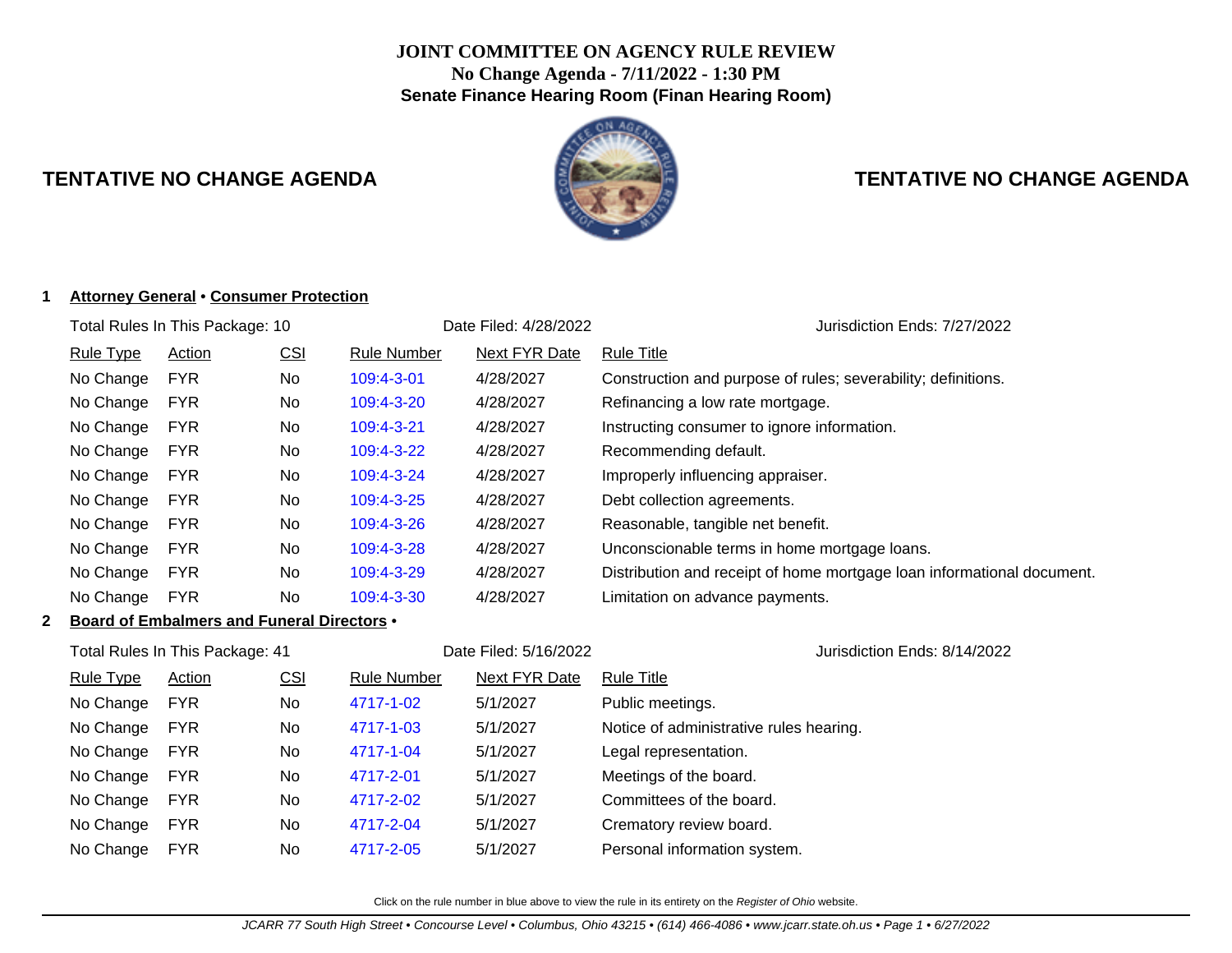#### **JOINT COMMITTEE ON AGENCY RULE REVIEW**

**7/11/2022 - 1:30 PM**

**TENTATIVE NO CHANGE AGENDA**

# **Senate Finance Hearing Room (Finan Hearing Room)**

| <b>FYR</b><br>4717-7-04<br>5/1/2027<br>Crematory facilities.<br>No Change<br>No<br><b>FYR</b><br>5/1/2027<br>No Change<br>4717-9-02<br>Exemptions or waivers from continuing education.<br>No<br>No Change<br><b>FYR</b><br>4717-10-01<br>5/1/2027<br>No<br>Preneed funeral contract annual report.<br>No Change<br><b>FYR</b><br>4717-11-01<br>5/1/2027<br>No<br>Summary suspension.<br><b>FYR</b><br>No Change<br>4717-12-01<br>5/1/2027<br>Forfeitures.<br>No.<br><b>FYR</b><br>5/1/2027<br>No Change<br>4717-14-01<br>Purpose.<br>No<br>No Change<br><b>FYR</b><br>5/1/2027<br>4717-14-02<br>Scope.<br>No.<br><b>FYR</b><br>No Change<br>4717-14-03<br>5/1/2027<br>No<br>Automated reporting and preneed payment system.<br>No Change<br><b>FYR</b><br>4717-14-04<br>5/1/2027<br>Licensee registration requirements.<br>No<br><b>FYR</b><br>No Change<br>No<br>4717-14-05<br>5/1/2027<br>Requirements for authorization as an institutional depositor.<br>No Change<br><b>FYR</b><br>5/1/2027<br>Institutional depositor registration requirements.<br>No<br>4717-14-06<br><b>FYR</b><br>No Change<br>5/1/2027<br>Information required for submission.<br>No<br>4717-14-07<br><b>FYR</b><br>5/1/2027<br>No Change<br>4717-14-09<br>Fund deposits.<br>No<br>No Change<br><b>FYR</b><br>4717-14-10<br>5/1/2027<br>Record keeping.<br>No<br><b>FYR</b><br>No Change<br>4717-14-11<br>5/1/2027<br>Fund administrator.<br>No.<br><b>FYR</b><br>No Change<br>4717-14-12<br>5/1/2027<br>Investigation of reimbursement claims.<br>No<br>No Change<br><b>FYR</b><br>5/1/2027<br>4717-14-13<br>Application for reimbursement.<br>No.<br>No Change<br><b>FYR</b><br>4717-14-14<br>5/1/2027<br>Reimbursement.<br>No<br><b>FYR</b><br>5/1/2027<br>No Change<br>4717-14-15<br>No.<br>Subrogation.<br><b>FYR</b><br>No Change<br>4717-14-16<br>5/1/2027<br>Requests and release of records.<br>No.<br><b>FYR</b><br>No Change<br>5/1/2027<br>4717-14-17<br>Annual preneed recovery fund report.<br>No.<br><b>FYR</b><br>No Change<br>4717-15-01<br>5/1/2027<br>Crematory operator permit.<br>No<br><b>FYR</b><br>No Change<br>4717-15-02<br>5/1/2027<br>Renewal of crematory operator permit.<br>No<br><b>FYR</b><br>4717-15-03<br>5/1/2027<br>No Change<br>No<br>Board approved certification process for crematory operation certification programs.<br>No Change<br><b>FYR</b><br>4717-15-04<br>5/1/2027<br>No<br>Crematory operation certification program requirements.<br><b>FYR</b><br>No Change<br>4717-15-05<br>5/1/2027<br>No<br>Crematory operator permit education.<br><b>FYR</b><br>5/1/2027<br>No Change<br>4717-15-06<br>Crematory operator permit identification card and display.<br>No.<br><b>FYR</b><br>No Change<br>No<br>4717-15-07<br>5/1/2027<br>Crematory operator permit refresher course.<br>No Change<br><b>FYR</b><br>4717-17-01<br>5/1/2027<br>Definitions.<br>No | No Change | <b>FYR</b> | No | 4717-7-01 | 5/1/2027 | Fixed place or location and general requirements for licensure of funeral homes and<br>embalming facilities. |
|--------------------------------------------------------------------------------------------------------------------------------------------------------------------------------------------------------------------------------------------------------------------------------------------------------------------------------------------------------------------------------------------------------------------------------------------------------------------------------------------------------------------------------------------------------------------------------------------------------------------------------------------------------------------------------------------------------------------------------------------------------------------------------------------------------------------------------------------------------------------------------------------------------------------------------------------------------------------------------------------------------------------------------------------------------------------------------------------------------------------------------------------------------------------------------------------------------------------------------------------------------------------------------------------------------------------------------------------------------------------------------------------------------------------------------------------------------------------------------------------------------------------------------------------------------------------------------------------------------------------------------------------------------------------------------------------------------------------------------------------------------------------------------------------------------------------------------------------------------------------------------------------------------------------------------------------------------------------------------------------------------------------------------------------------------------------------------------------------------------------------------------------------------------------------------------------------------------------------------------------------------------------------------------------------------------------------------------------------------------------------------------------------------------------------------------------------------------------------------------------------------------------------------------------------------------------------------------------------------------------------------------------------------------------------------------------------------------------------------------------------------------------------------------------------------------------------------------------------------------------------------------|-----------|------------|----|-----------|----------|--------------------------------------------------------------------------------------------------------------|
|                                                                                                                                                                                                                                                                                                                                                                                                                                                                                                                                                                                                                                                                                                                                                                                                                                                                                                                                                                                                                                                                                                                                                                                                                                                                                                                                                                                                                                                                                                                                                                                                                                                                                                                                                                                                                                                                                                                                                                                                                                                                                                                                                                                                                                                                                                                                                                                                                                                                                                                                                                                                                                                                                                                                                                                                                                                                                      |           |            |    |           |          |                                                                                                              |
|                                                                                                                                                                                                                                                                                                                                                                                                                                                                                                                                                                                                                                                                                                                                                                                                                                                                                                                                                                                                                                                                                                                                                                                                                                                                                                                                                                                                                                                                                                                                                                                                                                                                                                                                                                                                                                                                                                                                                                                                                                                                                                                                                                                                                                                                                                                                                                                                                                                                                                                                                                                                                                                                                                                                                                                                                                                                                      |           |            |    |           |          |                                                                                                              |
|                                                                                                                                                                                                                                                                                                                                                                                                                                                                                                                                                                                                                                                                                                                                                                                                                                                                                                                                                                                                                                                                                                                                                                                                                                                                                                                                                                                                                                                                                                                                                                                                                                                                                                                                                                                                                                                                                                                                                                                                                                                                                                                                                                                                                                                                                                                                                                                                                                                                                                                                                                                                                                                                                                                                                                                                                                                                                      |           |            |    |           |          |                                                                                                              |
|                                                                                                                                                                                                                                                                                                                                                                                                                                                                                                                                                                                                                                                                                                                                                                                                                                                                                                                                                                                                                                                                                                                                                                                                                                                                                                                                                                                                                                                                                                                                                                                                                                                                                                                                                                                                                                                                                                                                                                                                                                                                                                                                                                                                                                                                                                                                                                                                                                                                                                                                                                                                                                                                                                                                                                                                                                                                                      |           |            |    |           |          |                                                                                                              |
|                                                                                                                                                                                                                                                                                                                                                                                                                                                                                                                                                                                                                                                                                                                                                                                                                                                                                                                                                                                                                                                                                                                                                                                                                                                                                                                                                                                                                                                                                                                                                                                                                                                                                                                                                                                                                                                                                                                                                                                                                                                                                                                                                                                                                                                                                                                                                                                                                                                                                                                                                                                                                                                                                                                                                                                                                                                                                      |           |            |    |           |          |                                                                                                              |
|                                                                                                                                                                                                                                                                                                                                                                                                                                                                                                                                                                                                                                                                                                                                                                                                                                                                                                                                                                                                                                                                                                                                                                                                                                                                                                                                                                                                                                                                                                                                                                                                                                                                                                                                                                                                                                                                                                                                                                                                                                                                                                                                                                                                                                                                                                                                                                                                                                                                                                                                                                                                                                                                                                                                                                                                                                                                                      |           |            |    |           |          |                                                                                                              |
|                                                                                                                                                                                                                                                                                                                                                                                                                                                                                                                                                                                                                                                                                                                                                                                                                                                                                                                                                                                                                                                                                                                                                                                                                                                                                                                                                                                                                                                                                                                                                                                                                                                                                                                                                                                                                                                                                                                                                                                                                                                                                                                                                                                                                                                                                                                                                                                                                                                                                                                                                                                                                                                                                                                                                                                                                                                                                      |           |            |    |           |          |                                                                                                              |
|                                                                                                                                                                                                                                                                                                                                                                                                                                                                                                                                                                                                                                                                                                                                                                                                                                                                                                                                                                                                                                                                                                                                                                                                                                                                                                                                                                                                                                                                                                                                                                                                                                                                                                                                                                                                                                                                                                                                                                                                                                                                                                                                                                                                                                                                                                                                                                                                                                                                                                                                                                                                                                                                                                                                                                                                                                                                                      |           |            |    |           |          |                                                                                                              |
|                                                                                                                                                                                                                                                                                                                                                                                                                                                                                                                                                                                                                                                                                                                                                                                                                                                                                                                                                                                                                                                                                                                                                                                                                                                                                                                                                                                                                                                                                                                                                                                                                                                                                                                                                                                                                                                                                                                                                                                                                                                                                                                                                                                                                                                                                                                                                                                                                                                                                                                                                                                                                                                                                                                                                                                                                                                                                      |           |            |    |           |          |                                                                                                              |
|                                                                                                                                                                                                                                                                                                                                                                                                                                                                                                                                                                                                                                                                                                                                                                                                                                                                                                                                                                                                                                                                                                                                                                                                                                                                                                                                                                                                                                                                                                                                                                                                                                                                                                                                                                                                                                                                                                                                                                                                                                                                                                                                                                                                                                                                                                                                                                                                                                                                                                                                                                                                                                                                                                                                                                                                                                                                                      |           |            |    |           |          |                                                                                                              |
|                                                                                                                                                                                                                                                                                                                                                                                                                                                                                                                                                                                                                                                                                                                                                                                                                                                                                                                                                                                                                                                                                                                                                                                                                                                                                                                                                                                                                                                                                                                                                                                                                                                                                                                                                                                                                                                                                                                                                                                                                                                                                                                                                                                                                                                                                                                                                                                                                                                                                                                                                                                                                                                                                                                                                                                                                                                                                      |           |            |    |           |          |                                                                                                              |
|                                                                                                                                                                                                                                                                                                                                                                                                                                                                                                                                                                                                                                                                                                                                                                                                                                                                                                                                                                                                                                                                                                                                                                                                                                                                                                                                                                                                                                                                                                                                                                                                                                                                                                                                                                                                                                                                                                                                                                                                                                                                                                                                                                                                                                                                                                                                                                                                                                                                                                                                                                                                                                                                                                                                                                                                                                                                                      |           |            |    |           |          |                                                                                                              |
|                                                                                                                                                                                                                                                                                                                                                                                                                                                                                                                                                                                                                                                                                                                                                                                                                                                                                                                                                                                                                                                                                                                                                                                                                                                                                                                                                                                                                                                                                                                                                                                                                                                                                                                                                                                                                                                                                                                                                                                                                                                                                                                                                                                                                                                                                                                                                                                                                                                                                                                                                                                                                                                                                                                                                                                                                                                                                      |           |            |    |           |          |                                                                                                              |
|                                                                                                                                                                                                                                                                                                                                                                                                                                                                                                                                                                                                                                                                                                                                                                                                                                                                                                                                                                                                                                                                                                                                                                                                                                                                                                                                                                                                                                                                                                                                                                                                                                                                                                                                                                                                                                                                                                                                                                                                                                                                                                                                                                                                                                                                                                                                                                                                                                                                                                                                                                                                                                                                                                                                                                                                                                                                                      |           |            |    |           |          |                                                                                                              |
|                                                                                                                                                                                                                                                                                                                                                                                                                                                                                                                                                                                                                                                                                                                                                                                                                                                                                                                                                                                                                                                                                                                                                                                                                                                                                                                                                                                                                                                                                                                                                                                                                                                                                                                                                                                                                                                                                                                                                                                                                                                                                                                                                                                                                                                                                                                                                                                                                                                                                                                                                                                                                                                                                                                                                                                                                                                                                      |           |            |    |           |          |                                                                                                              |
|                                                                                                                                                                                                                                                                                                                                                                                                                                                                                                                                                                                                                                                                                                                                                                                                                                                                                                                                                                                                                                                                                                                                                                                                                                                                                                                                                                                                                                                                                                                                                                                                                                                                                                                                                                                                                                                                                                                                                                                                                                                                                                                                                                                                                                                                                                                                                                                                                                                                                                                                                                                                                                                                                                                                                                                                                                                                                      |           |            |    |           |          |                                                                                                              |
|                                                                                                                                                                                                                                                                                                                                                                                                                                                                                                                                                                                                                                                                                                                                                                                                                                                                                                                                                                                                                                                                                                                                                                                                                                                                                                                                                                                                                                                                                                                                                                                                                                                                                                                                                                                                                                                                                                                                                                                                                                                                                                                                                                                                                                                                                                                                                                                                                                                                                                                                                                                                                                                                                                                                                                                                                                                                                      |           |            |    |           |          |                                                                                                              |
|                                                                                                                                                                                                                                                                                                                                                                                                                                                                                                                                                                                                                                                                                                                                                                                                                                                                                                                                                                                                                                                                                                                                                                                                                                                                                                                                                                                                                                                                                                                                                                                                                                                                                                                                                                                                                                                                                                                                                                                                                                                                                                                                                                                                                                                                                                                                                                                                                                                                                                                                                                                                                                                                                                                                                                                                                                                                                      |           |            |    |           |          |                                                                                                              |
|                                                                                                                                                                                                                                                                                                                                                                                                                                                                                                                                                                                                                                                                                                                                                                                                                                                                                                                                                                                                                                                                                                                                                                                                                                                                                                                                                                                                                                                                                                                                                                                                                                                                                                                                                                                                                                                                                                                                                                                                                                                                                                                                                                                                                                                                                                                                                                                                                                                                                                                                                                                                                                                                                                                                                                                                                                                                                      |           |            |    |           |          |                                                                                                              |
|                                                                                                                                                                                                                                                                                                                                                                                                                                                                                                                                                                                                                                                                                                                                                                                                                                                                                                                                                                                                                                                                                                                                                                                                                                                                                                                                                                                                                                                                                                                                                                                                                                                                                                                                                                                                                                                                                                                                                                                                                                                                                                                                                                                                                                                                                                                                                                                                                                                                                                                                                                                                                                                                                                                                                                                                                                                                                      |           |            |    |           |          |                                                                                                              |
|                                                                                                                                                                                                                                                                                                                                                                                                                                                                                                                                                                                                                                                                                                                                                                                                                                                                                                                                                                                                                                                                                                                                                                                                                                                                                                                                                                                                                                                                                                                                                                                                                                                                                                                                                                                                                                                                                                                                                                                                                                                                                                                                                                                                                                                                                                                                                                                                                                                                                                                                                                                                                                                                                                                                                                                                                                                                                      |           |            |    |           |          |                                                                                                              |
|                                                                                                                                                                                                                                                                                                                                                                                                                                                                                                                                                                                                                                                                                                                                                                                                                                                                                                                                                                                                                                                                                                                                                                                                                                                                                                                                                                                                                                                                                                                                                                                                                                                                                                                                                                                                                                                                                                                                                                                                                                                                                                                                                                                                                                                                                                                                                                                                                                                                                                                                                                                                                                                                                                                                                                                                                                                                                      |           |            |    |           |          |                                                                                                              |
|                                                                                                                                                                                                                                                                                                                                                                                                                                                                                                                                                                                                                                                                                                                                                                                                                                                                                                                                                                                                                                                                                                                                                                                                                                                                                                                                                                                                                                                                                                                                                                                                                                                                                                                                                                                                                                                                                                                                                                                                                                                                                                                                                                                                                                                                                                                                                                                                                                                                                                                                                                                                                                                                                                                                                                                                                                                                                      |           |            |    |           |          |                                                                                                              |
|                                                                                                                                                                                                                                                                                                                                                                                                                                                                                                                                                                                                                                                                                                                                                                                                                                                                                                                                                                                                                                                                                                                                                                                                                                                                                                                                                                                                                                                                                                                                                                                                                                                                                                                                                                                                                                                                                                                                                                                                                                                                                                                                                                                                                                                                                                                                                                                                                                                                                                                                                                                                                                                                                                                                                                                                                                                                                      |           |            |    |           |          |                                                                                                              |
|                                                                                                                                                                                                                                                                                                                                                                                                                                                                                                                                                                                                                                                                                                                                                                                                                                                                                                                                                                                                                                                                                                                                                                                                                                                                                                                                                                                                                                                                                                                                                                                                                                                                                                                                                                                                                                                                                                                                                                                                                                                                                                                                                                                                                                                                                                                                                                                                                                                                                                                                                                                                                                                                                                                                                                                                                                                                                      |           |            |    |           |          |                                                                                                              |
|                                                                                                                                                                                                                                                                                                                                                                                                                                                                                                                                                                                                                                                                                                                                                                                                                                                                                                                                                                                                                                                                                                                                                                                                                                                                                                                                                                                                                                                                                                                                                                                                                                                                                                                                                                                                                                                                                                                                                                                                                                                                                                                                                                                                                                                                                                                                                                                                                                                                                                                                                                                                                                                                                                                                                                                                                                                                                      |           |            |    |           |          |                                                                                                              |
|                                                                                                                                                                                                                                                                                                                                                                                                                                                                                                                                                                                                                                                                                                                                                                                                                                                                                                                                                                                                                                                                                                                                                                                                                                                                                                                                                                                                                                                                                                                                                                                                                                                                                                                                                                                                                                                                                                                                                                                                                                                                                                                                                                                                                                                                                                                                                                                                                                                                                                                                                                                                                                                                                                                                                                                                                                                                                      |           |            |    |           |          |                                                                                                              |
|                                                                                                                                                                                                                                                                                                                                                                                                                                                                                                                                                                                                                                                                                                                                                                                                                                                                                                                                                                                                                                                                                                                                                                                                                                                                                                                                                                                                                                                                                                                                                                                                                                                                                                                                                                                                                                                                                                                                                                                                                                                                                                                                                                                                                                                                                                                                                                                                                                                                                                                                                                                                                                                                                                                                                                                                                                                                                      |           |            |    |           |          |                                                                                                              |
| Click on the rule number in blue above to view the rule in its entirety on the Register of Ohio website.                                                                                                                                                                                                                                                                                                                                                                                                                                                                                                                                                                                                                                                                                                                                                                                                                                                                                                                                                                                                                                                                                                                                                                                                                                                                                                                                                                                                                                                                                                                                                                                                                                                                                                                                                                                                                                                                                                                                                                                                                                                                                                                                                                                                                                                                                                                                                                                                                                                                                                                                                                                                                                                                                                                                                                             |           |            |    |           |          |                                                                                                              |

JCARR 77 South High Street • Concourse Level • Columbus, Ohio 43215 • (614) 466-4086 • www.jcarr.state.oh.us • Page 2 • 6/27/2022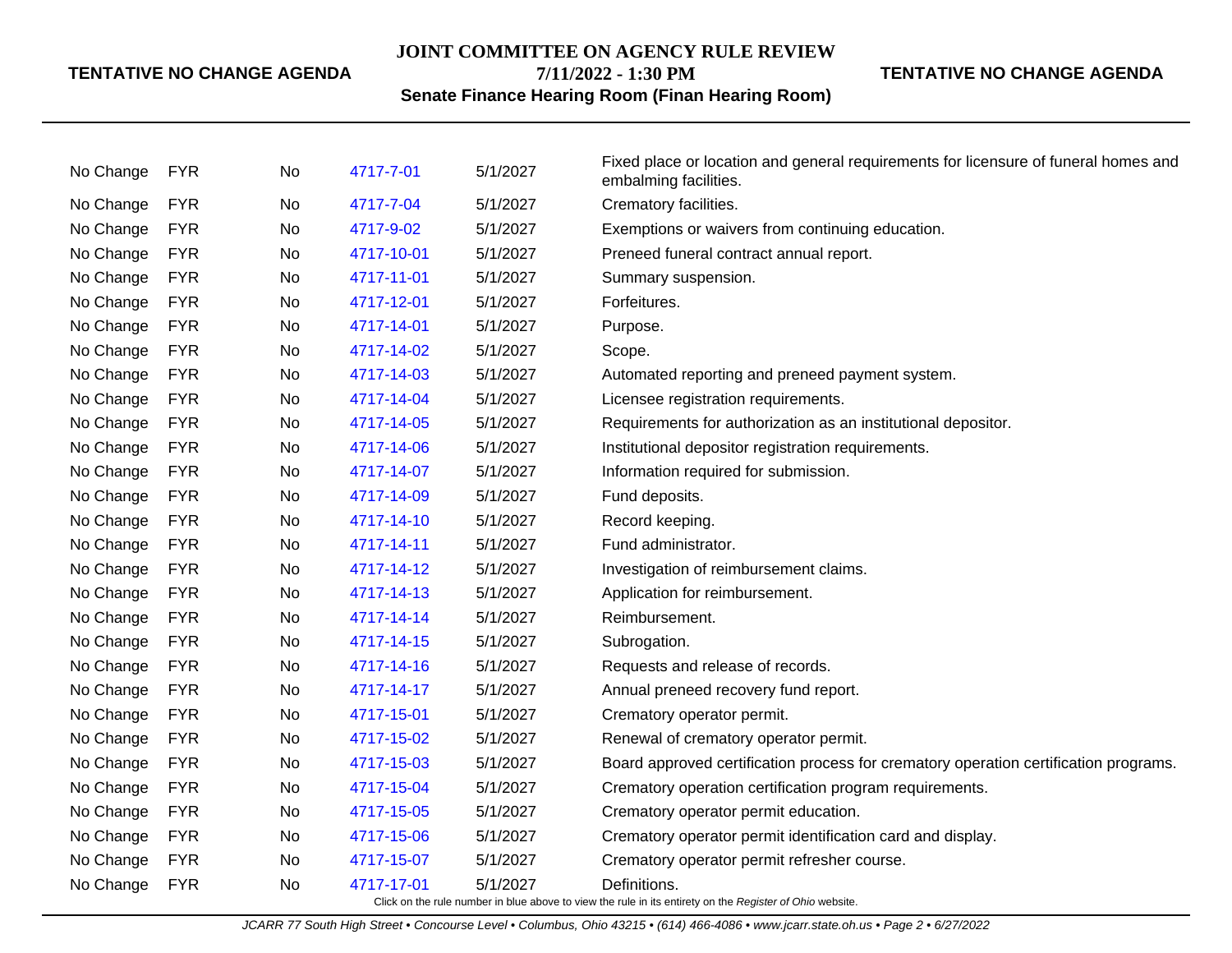#### **JOINT COMMITTEE ON AGENCY RULE REVIEW**

#### **7/11/2022 - 1:30 PM**

# **TENTATIVE NO CHANGE AGENDA**

**Senate Finance Hearing Room (Finan Hearing Room)**

|   | No Change        | <b>FYR</b>                               | No         | 4717-17-02                                                          | 5/1/2027              | Purpose.                                                                                                                   |
|---|------------------|------------------------------------------|------------|---------------------------------------------------------------------|-----------------------|----------------------------------------------------------------------------------------------------------------------------|
|   | No Change        | <b>FYR</b>                               | No         | 4717-17-03                                                          | 5/1/2027              | Reimbursement application form.                                                                                            |
|   | No Change        | <b>FYR</b>                               | No         | 4717-17-04                                                          | 5/1/2027              | Eligibility requirements.                                                                                                  |
|   | No Change        | <b>FYR</b>                               | <b>No</b>  | 4717-17-06                                                          | 5/1/2027              | Reimbursements.                                                                                                            |
| 3 |                  | <b>Bureau of Workers' Compensation •</b> |            |                                                                     |                       |                                                                                                                            |
|   |                  | Total Rules In This Package: 11          |            |                                                                     | Date Filed: 5/11/2022 | Jurisdiction Ends: 8/9/2022                                                                                                |
|   | <b>Rule Type</b> | <b>Action</b>                            | CSI        | <b>Rule Number</b>                                                  | Next FYR Date         | <b>Rule Title</b>                                                                                                          |
|   | No Change        | <b>FYR</b>                               | No         | 4123-16-01                                                          | 5/1/2027              | Definitions.                                                                                                               |
|   | No Change        | <b>FYR</b>                               | No         | 4123-16-02                                                          | 5/1/2027              | Personal information systems.                                                                                              |
|   | No Change        | <b>FYR</b>                               | No         | 4123-16-03                                                          | 5/1/2027              | Privacy officer.                                                                                                           |
|   | No Change        | <b>FYR</b>                               | No         | 4123-16-05                                                          | 5/1/2027              | Collection, maintenance and use of only personal information which is necessary and<br>relevant.                           |
|   | No Change        | <b>FYR</b>                               | <b>No</b>  | 4123-16-06                                                          | 5/1/2027              | Maintenance of personal information which is accurate, relevant, timely and complete.                                      |
|   | No Change        | <b>FYR</b>                               | No         | 4123-16-07                                                          | 5/1/2027              | Notice to persons asked to supply personal information.                                                                    |
|   | No Change        | <b>FYR</b>                               | No         | 4123-16-08                                                          | 5/1/2027              | Data subject's right to inspect personal information.                                                                      |
|   | No Change        | <b>FYR</b>                               | No         | 4123-16-09                                                          | 5/1/2027              | Investigation of data subject's dispute of the accuracy, relevance, timeliness or<br>completeness of personal information. |
|   | No Change        | <b>FYR</b>                               | No         | 4123-16-10                                                          | 5/1/2027              | Participation in interconnected or combined systems.                                                                       |
|   | No Change        | <b>FYR</b>                               | No         | 4123-16-11                                                          | 5/1/2027              | Security precautions.                                                                                                      |
|   | No Change        | <b>FYR</b>                               | <b>No</b>  | 4123-16-12                                                          | 5/1/2027              | Privacy instruction for department employees.                                                                              |
| 4 |                  |                                          |            | Department of Administrative Services . Division of Human Resources |                       |                                                                                                                            |
|   |                  | Total Rules In This Package: 1           |            |                                                                     | Date Filed: 5/16/2022 | Jurisdiction Ends: 8/14/2022                                                                                               |
|   | <b>Rule Type</b> | <b>Action</b>                            | <b>CSI</b> | <b>Rule Number</b>                                                  | <b>Next FYR Date</b>  | <b>Rule Title</b>                                                                                                          |
|   | No Change        | <b>FYR</b>                               | <b>No</b>  | 123:1-72-01                                                         | 5/16/2027             | Definitions.                                                                                                               |
| 5 |                  | Department of Health . Radiation Control |            |                                                                     |                       |                                                                                                                            |
|   |                  | Total Rules In This Package: 19          |            |                                                                     | Date Filed: 5/13/2022 | Jurisdiction Ends: 8/11/2022                                                                                               |
|   | <b>Rule Type</b> | <b>Action</b>                            | CSI        | <b>Rule Number</b>                                                  | <b>Next FYR Date</b>  | <b>Rule Title</b>                                                                                                          |
|   | No Change        | <b>FYR</b>                               | Yes        | 3701:1-44-01                                                        | 5/13/2027             | Definitions.                                                                                                               |
|   | No Change        | <b>FYR</b>                               | Yes        | 3701:1-44-02                                                        | 5/13/2027             | Purpose and scope.                                                                                                         |
|   |                  |                                          |            |                                                                     |                       |                                                                                                                            |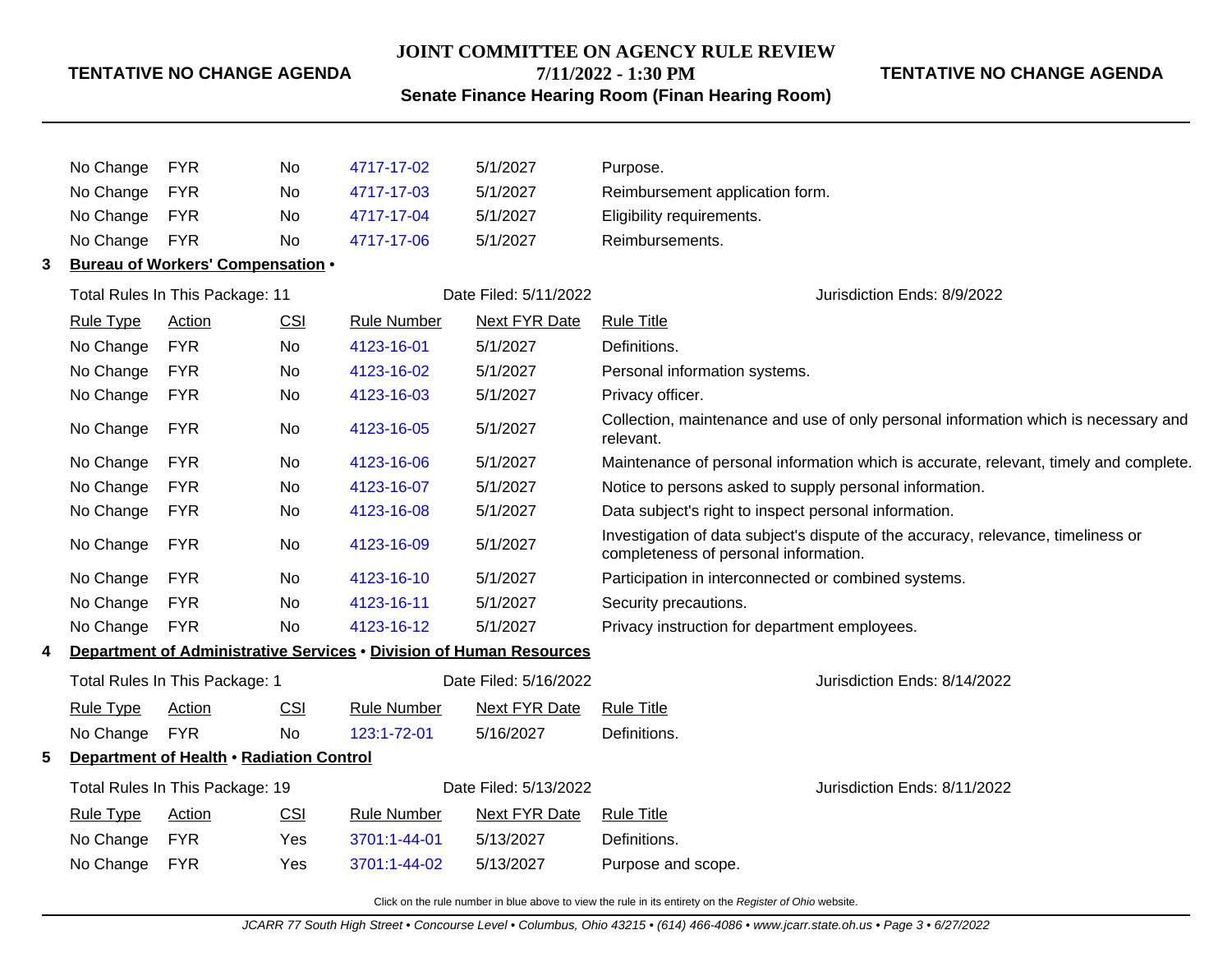#### **JOINT COMMITTEE ON AGENCY RULE REVIEW 7/11/2022 - 1:30 PM**

#### **TENTATIVE NO CHANGE AGENDA**

**Senate Finance Hearing Room (Finan Hearing Room)**

| Conditions of specific licenses issued pursuant to rule 3701:1-44-16 of the Administrative                                                                                                            |
|-------------------------------------------------------------------------------------------------------------------------------------------------------------------------------------------------------|
|                                                                                                                                                                                                       |
|                                                                                                                                                                                                       |
|                                                                                                                                                                                                       |
|                                                                                                                                                                                                       |
|                                                                                                                                                                                                       |
| Requirements for license to initially transfer source material for use under the 'small                                                                                                               |
| Conditions of licenses to initially transfer source material for use under the "small quantities"<br>of source material" general license: quality control, labeling, safety instructions, and records |
|                                                                                                                                                                                                       |
|                                                                                                                                                                                                       |
|                                                                                                                                                                                                       |
|                                                                                                                                                                                                       |
|                                                                                                                                                                                                       |
|                                                                                                                                                                                                       |
|                                                                                                                                                                                                       |
|                                                                                                                                                                                                       |

No Change FYR Yes [3701:1-52-06](http://www.registerofohio.state.oh.us/jsps/publicdisplayrules/processPublicDisplayRules.jsp?entered_rule_no=3701:1-52-06&doWhat=GETBYRULENUM&raID=0) 4/19/2027 Applications for exemptions. No Change FYR Yes [3701:1-52-07](http://www.registerofohio.state.oh.us/jsps/publicdisplayrules/processPublicDisplayRules.jsp?entered_rule_no=3701:1-52-07&doWhat=GETBYRULENUM&raID=0) 4/19/2027 Performance criteria for sealed sources.

No Change FYR Yes [3701:1-52-05](http://www.registerofohio.state.oh.us/jsps/publicdisplayrules/processPublicDisplayRules.jsp?entered_rule_no=3701:1-52-05&doWhat=GETBYRULENUM&raID=0) 4/19/2027 Start of construction.

Click on the rule number in blue above to view the rule in its entirety on the Register of Ohio website.

JCARR 77 South High Street • Concourse Level • Columbus, Ohio 43215 • (614) 466-4086 • www.jcarr.state.oh.us • Page 4 • 6/27/2022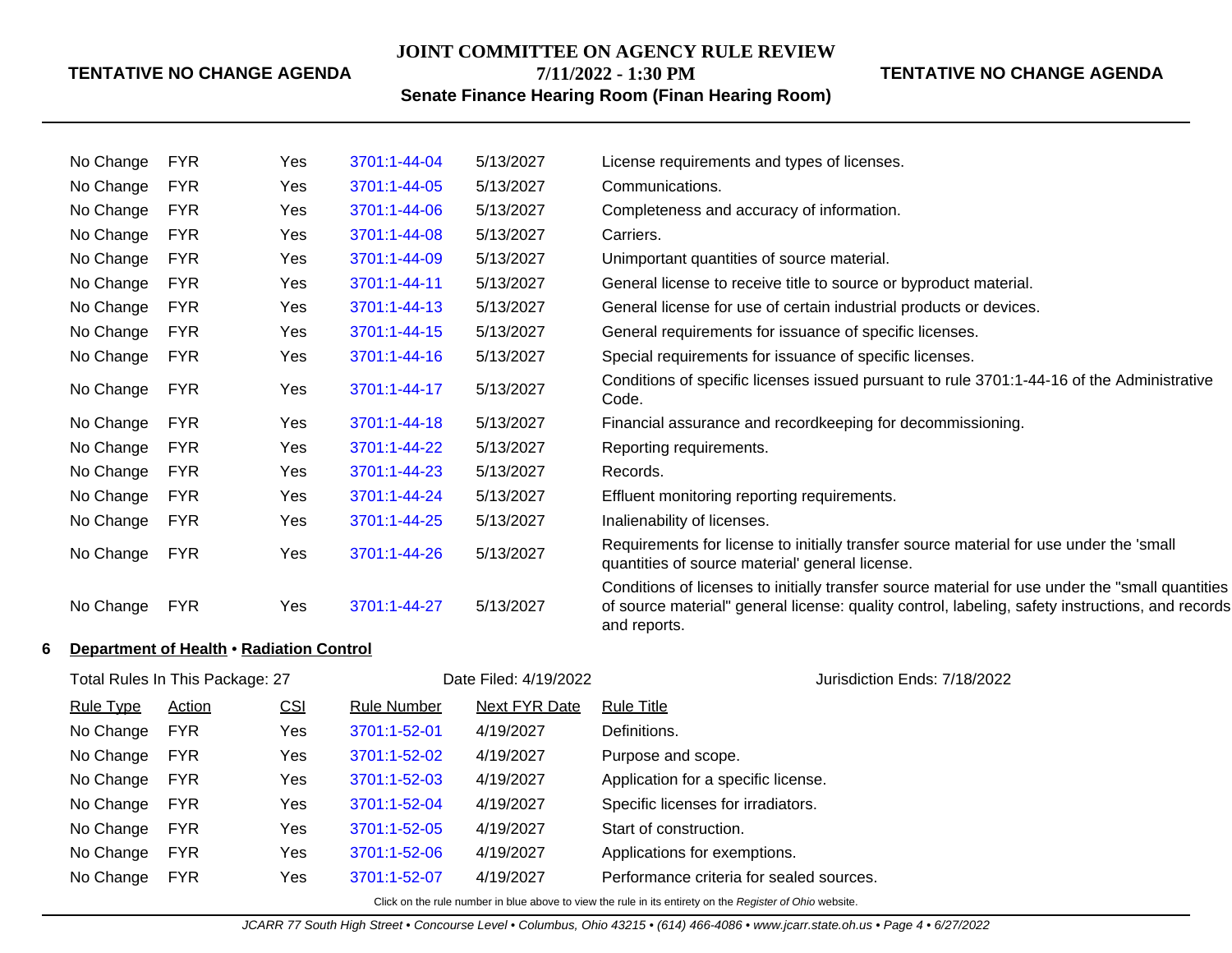**JOINT COMMITTEE ON AGENCY RULE REVIEW**

**7/11/2022 - 1:30 PM**

# **TENTATIVE NO CHANGE AGENDA**

| <b>Senate Finance Hearing Room (Finan Hearing Room)</b> |  |  |
|---------------------------------------------------------|--|--|
|---------------------------------------------------------|--|--|

|                                                                         | No Change        | <b>FYR</b>                     | Yes        | 3701:1-52-08                                                           | 4/19/2027             | Access control.                                 |                              |
|-------------------------------------------------------------------------|------------------|--------------------------------|------------|------------------------------------------------------------------------|-----------------------|-------------------------------------------------|------------------------------|
|                                                                         | No Change        | <b>FYR</b>                     | Yes        | 3701:1-52-09                                                           | 4/19/2027             | Shielding.                                      |                              |
|                                                                         | No Change        | <b>FYR</b>                     | Yes        | 3701:1-52-10                                                           | 4/19/2027             | Fire protection.                                |                              |
|                                                                         | No Change        | <b>FYR</b>                     | Yes        | 3701:1-52-11                                                           | 4/19/2027             | Radiation monitors.                             |                              |
|                                                                         | No Change        | <b>FYR</b>                     | Yes        | 3701:1-52-12                                                           | 4/19/2027             | Control of source movement.                     |                              |
|                                                                         | No Change        | <b>FYR</b>                     | Yes        | 3701:1-52-13                                                           | 4/19/2027             | Irradiator pools.                               |                              |
|                                                                         | No Change        | <b>FYR</b>                     | Yes        | 3701:1-52-14                                                           | 4/19/2027             | Source rack protection.                         |                              |
|                                                                         | No Change        | <b>FYR</b>                     | Yes        | 3701:1-52-15                                                           | 4/19/2027             | Power failures.                                 |                              |
|                                                                         | No Change        | <b>FYR</b>                     | Yes        | 3701:1-52-17                                                           | 4/19/2027             | Construction monitoring and acceptance testing. |                              |
|                                                                         | No Change        | <b>FYR</b>                     | Yes        | 3701:1-52-18                                                           | 4/19/2027             | Training.                                       |                              |
|                                                                         | No Change        | <b>FYR</b>                     | Yes        | 3701:1-52-19                                                           | 4/19/2027             | Operating and emergency procedures.             |                              |
|                                                                         | No Change        | <b>FYR</b>                     | Yes        | 3701:1-52-21                                                           | 4/19/2027             | Radiation surveys.                              |                              |
|                                                                         | No Change        | <b>FYR</b>                     | Yes        | 3701:1-52-22                                                           | 4/19/2027             | Detection of leaking sources.                   |                              |
|                                                                         | No Change        | <b>FYR</b>                     | Yes        | 3701:1-52-23                                                           | 4/19/2027             | Inspection and maintenance.                     |                              |
|                                                                         | No Change        | <b>FYR</b>                     | Yes        | 3701:1-52-24                                                           | 4/19/2027             | Pool water purity.                              |                              |
|                                                                         | No Change        | <b>FYR</b>                     | Yes        | 3701:1-52-25                                                           | 4/19/2027             | Attendance during operation.                    |                              |
|                                                                         | No Change        | <b>FYR</b>                     | Yes        | 3701:1-52-26                                                           | 4/19/2027             | Entering and leaving the radiation room.        |                              |
|                                                                         | No Change        | <b>FYR</b>                     | Yes        | 3701:1-52-27                                                           | 4/19/2027             | Irradiation of explosive or flammable material. |                              |
|                                                                         | No Change        | <b>FYR</b>                     | Yes        | 3701:1-52-28                                                           | 4/19/2027             | Records and retention periods.                  |                              |
|                                                                         | No Change        | <b>FYR</b>                     | Yes        | 3701:1-52-29                                                           | 4/19/2027             | Reports.                                        |                              |
| 7                                                                       |                  |                                |            | Department of Job and Family Services - Unemployment Compensation .    |                       |                                                 |                              |
|                                                                         |                  | Total Rules In This Package: 1 |            |                                                                        | Date Filed: 4/20/2022 |                                                 | Jurisdiction Ends: 7/19/2022 |
|                                                                         | <b>Rule Type</b> | <b>Action</b>                  | <b>CSI</b> | <b>Rule Number</b>                                                     | <b>Next FYR Date</b>  | <b>Rule Title</b>                               |                              |
|                                                                         | No Change        | <b>FYR</b>                     | No         | 4141-5-05                                                              | 4/20/2027             | Work relief or work training program exclusion. |                              |
| Department of Natural Resources . Division of Parks and Watercraft<br>8 |                  |                                |            |                                                                        |                       |                                                 |                              |
|                                                                         |                  | Total Rules In This Package: 2 |            |                                                                        | Date Filed: 4/19/2022 |                                                 | Jurisdiction Ends: 7/18/2022 |
|                                                                         | <b>Rule Type</b> | Action                         | CSI        | <b>Rule Number</b>                                                     | <b>Next FYR Date</b>  | <b>Rule Title</b>                               |                              |
|                                                                         | No Change        | <b>FYR</b>                     | No         | 1501:46-1-03                                                           | 4/19/2027             | Areas administered as state parks.              |                              |
|                                                                         | No Change        | <b>FYR</b>                     | <b>No</b>  | 1501:46-9-06                                                           | 4/19/2027             | Area noise.                                     |                              |
| 9                                                                       |                  |                                |            | Department of Natural Resources . Division of Watercraft and Waterways |                       |                                                 |                              |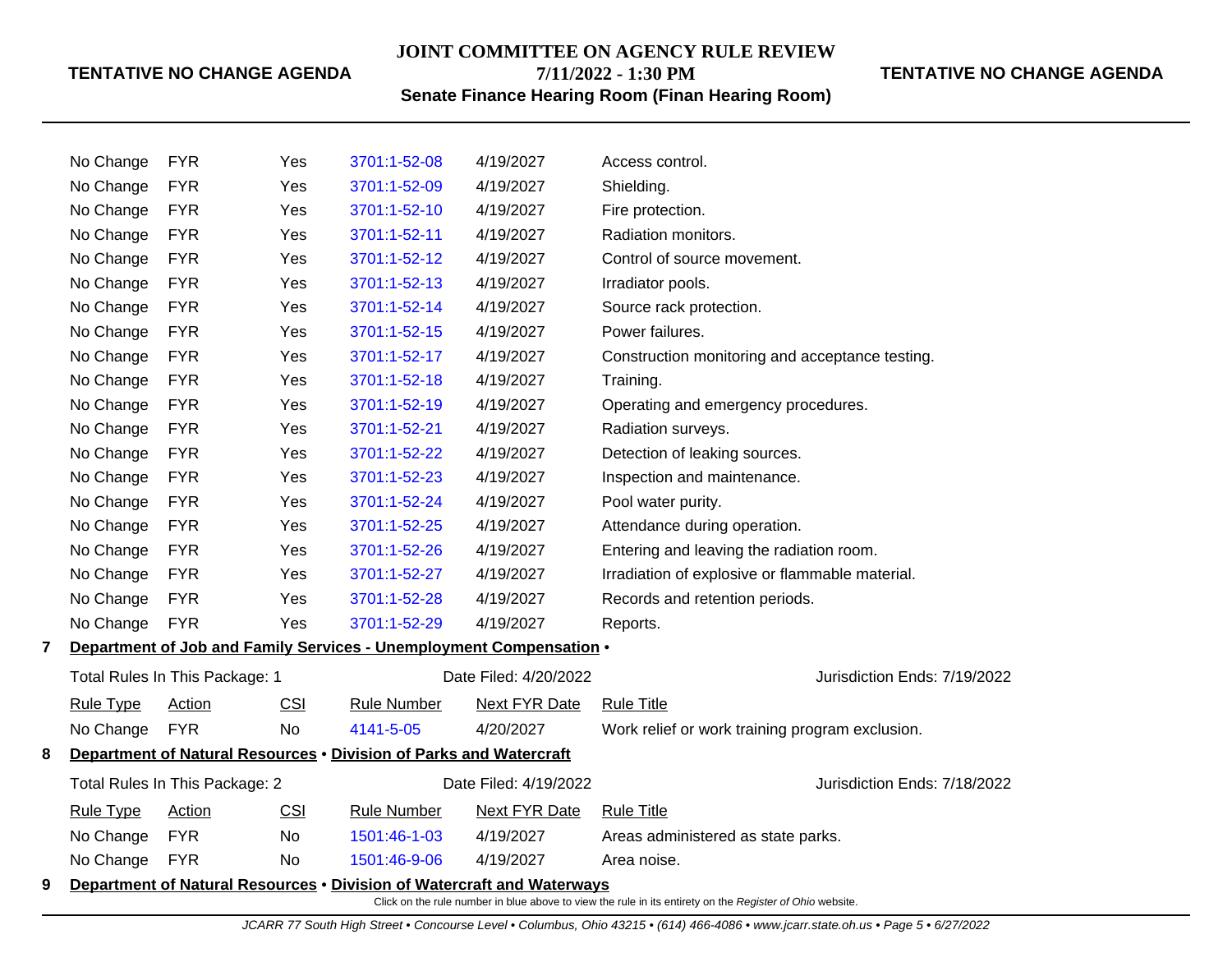#### **JOINT COMMITTEE ON AGENCY RULE REVIEW**

**7/11/2022 - 1:30 PM**

# **Senate Finance Hearing Room (Finan Hearing Room)**

**TENTATIVE NO CHANGE AGENDA**

| Total Rules In This Package: 4 |                  |                                              | Date Filed: 4/19/2022 | Jurisdiction Ends: 7/18/2022                              |                       |                                                                                                          |
|--------------------------------|------------------|----------------------------------------------|-----------------------|-----------------------------------------------------------|-----------------------|----------------------------------------------------------------------------------------------------------|
|                                | <b>Rule Type</b> | Action                                       | CSI                   | <b>Rule Number</b>                                        | <b>Next FYR Date</b>  | <b>Rule Title</b>                                                                                        |
|                                | No Change        | <b>FYR</b>                                   | No                    | 1501:47-3-11                                              | 4/19/2027             | Air propelled powercraft, hovercraft.                                                                    |
|                                | No Change        | <b>FYR</b>                                   | No                    | 1501:47-7-01                                              | 4/19/2027             | Exception to rules.                                                                                      |
|                                | No Change        | <b>FYR</b>                                   | No                    | 1501:47-7-03                                              | 4/19/2027             | Vessels and operations on waterways within the jurisdiction of the city of Columbus,<br>Franklin county. |
|                                | No Change        | <b>FYR</b>                                   | No                    | 1501:47-7-08                                              | 4/19/2027             | On the waters of Clearfork reservoir, Richland county.                                                   |
|                                |                  |                                              |                       | 10 Department of Public Safety . Bureau of Motor Vehicles |                       |                                                                                                          |
|                                |                  | Total Rules In This Package: 5               |                       |                                                           | Date Filed: 5/2/2022  | Jurisdiction Ends: 7/31/2022                                                                             |
|                                | <b>Rule Type</b> | <b>Action</b>                                | CSI                   | <b>Rule Number</b>                                        | <b>Next FYR Date</b>  | <b>Rule Title</b>                                                                                        |
|                                | No Change        | <b>FYR</b>                                   | No                    | 4501:1-7-03                                               | 5/1/2027              | Assignment of registration periods.                                                                      |
|                                | No Change        | <b>FYR</b>                                   | No                    | 4501:1-7-04                                               | 5/1/2027              | Registration and titling of all-purpose vehicles and off-highway motorcycles.                            |
|                                | No Change        | <b>FYR</b>                                   | No                    | 4501:1-7-08                                               | 5/1/2027              | Vehicle registration renewal by electronic means.                                                        |
|                                | No Change        | <b>FYR</b>                                   | No                    | 4501:1-7-09                                               | 5/1/2027              | Multi-year and permanent registration.                                                                   |
|                                | No Change        | <b>FYR</b>                                   | No                    | 4501:1-7-14                                               | 5/1/2027              | Collector's vehicles.                                                                                    |
|                                |                  | 11 Environmental Review Appeals Commission . |                       |                                                           |                       |                                                                                                          |
|                                |                  | Total Rules In This Package: 19              |                       |                                                           | Date Filed: 4/21/2022 | Jurisdiction Ends: 7/20/2022                                                                             |
|                                | <b>Rule Type</b> | <b>Action</b>                                | CSI                   | <b>Rule Number</b>                                        | <b>Next FYR Date</b>  | <b>Rule Title</b>                                                                                        |
|                                | No Change        | <b>FYR</b>                                   | No                    | 3746-1-01                                                 | 4/21/2027             | Definitions: General.                                                                                    |
|                                | No Change        | <b>FYR</b>                                   | No                    | 3746-1-02                                                 | 4/21/2027             | Jurisdictional bases.                                                                                    |
|                                | No Change        | <b>FYR</b>                                   | No                    | 3746-3-01                                                 | 4/21/2027             | Power of the commission to issue rules: procedure.                                                       |
|                                | No Change        | <b>FYR</b>                                   | No                    | 3746-3-02                                                 | 4/21/2027             | Regulations; scope.                                                                                      |
|                                | No Change        | <b>FYR</b>                                   | No                    | 3746-3-03                                                 | 4/21/2027             | Quorum.                                                                                                  |
|                                | No Change        | <b>FYR</b>                                   | No                    | 3746-3-04                                                 | 4/21/2027             | Case file.                                                                                               |
|                                | No Change        | <b>FYR</b>                                   | No                    | 3746-3-05                                                 | 4/21/2027             | Registry.                                                                                                |
|                                | No Change        | <b>FYR</b>                                   | No                    | 3746-3-06                                                 | 4/21/2027             | Trade secrets.                                                                                           |
|                                | No Change        | <b>FYR</b>                                   | No                    | 3746-3-07                                                 | 4/21/2027             | The secretary to the commission: duties.                                                                 |
|                                | No Change        | <b>FYR</b>                                   | No                    | 3746-3-08                                                 | 4/21/2027             | Standards of conduct and suspension.                                                                     |
|                                | No Change        | <b>FYR</b>                                   | No                    | 3746-3-09                                                 | 4/21/2027             | Ex parte communication.                                                                                  |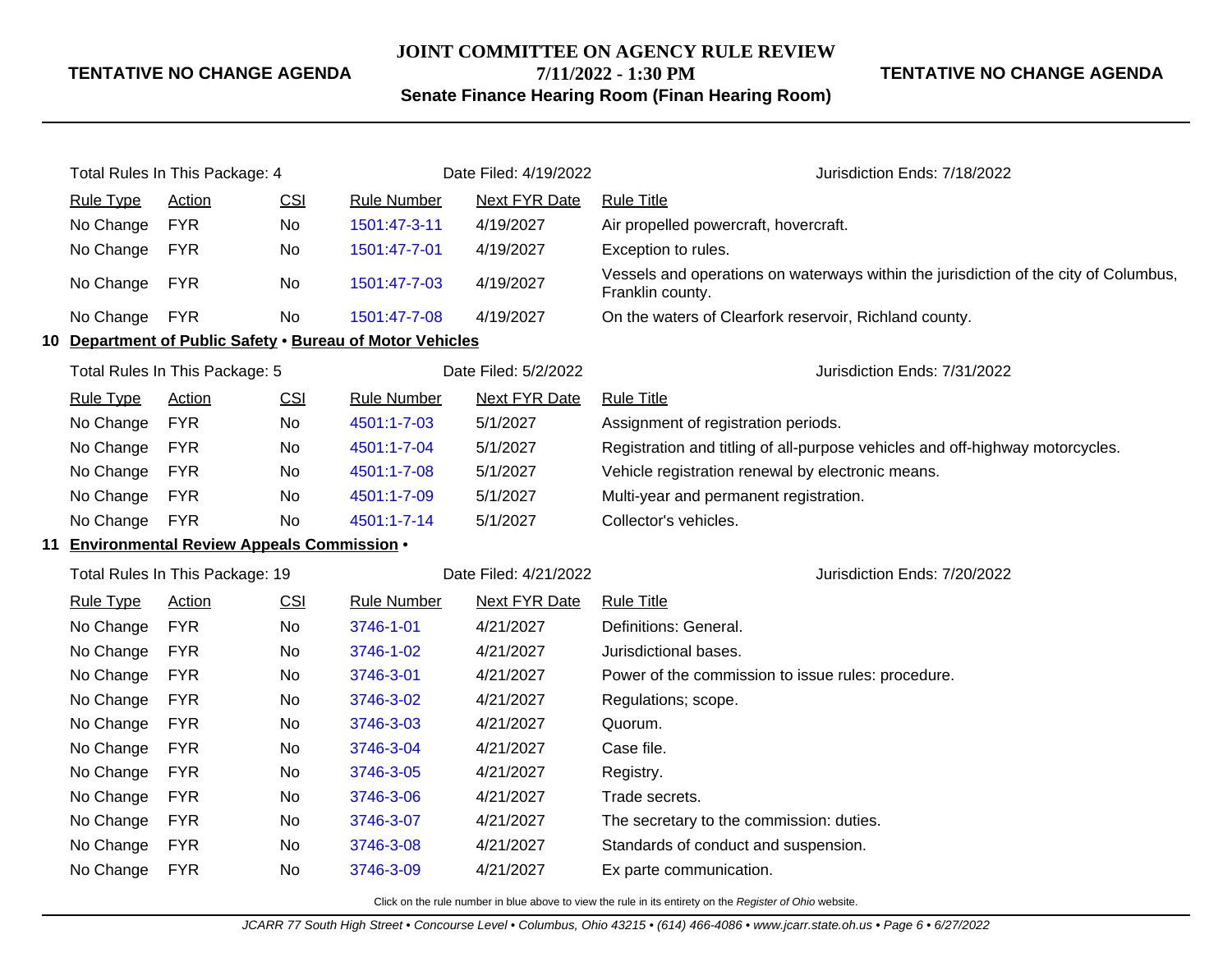# **JOINT COMMITTEE ON AGENCY RULE REVIEW 7/11/2022 - 1:30 PM**

#### **TENTATIVE NO CHANGE AGENDA**

**Senate Finance Hearing Room (Finan Hearing Room)**

| No Change | <b>FYR</b> | No. | 3746-3-10 | 4/21/2027 | Participation by state employees.                                                                                    |
|-----------|------------|-----|-----------|-----------|----------------------------------------------------------------------------------------------------------------------|
| No Change | <b>FYR</b> | No. | 3746-3-11 | 4/21/2027 | Restrictions as to former employees.                                                                                 |
| No Change | <b>FYR</b> | No. | 3746-3-13 | 4/21/2027 | Business day.                                                                                                        |
| No Change | <b>FYR</b> | No. | 3746-3-15 | 4/21/2027 | Definitions for accessing confidential personal information.                                                         |
| No Change | <b>FYR</b> | No. | 3746-3-16 | 4/21/2027 | Procedures for accessing confidential personal information.                                                          |
| No Change | <b>FYR</b> | No. | 3746-3-17 | 4/21/2027 | Valid reasons for accessing confidential personal information.                                                       |
| No Change | <b>FYR</b> | No. | 3746-3-18 | 4/21/2027 | Confidentiality statutes.                                                                                            |
| No Change | <b>FYR</b> | No. | 3746-3-19 | 4/21/2027 | Restricting and logging access to confidential personal information in computerized<br>personal information systems. |

#### **12 Environmental Review Appeals Commission** •

| Total Rules In This Package: 30 |               |            |                    | Date Filed: 4/21/2022 | Jurisdiction Ends: 7/20/2022                                 |  |
|---------------------------------|---------------|------------|--------------------|-----------------------|--------------------------------------------------------------|--|
| <b>Rule Type</b>                | <b>Action</b> | <u>CSI</u> | <b>Rule Number</b> | <b>Next FYR Date</b>  | <b>Rule Title</b>                                            |  |
| No Change                       | <b>FYR</b>    | No         | 3746-5-01          | 4/21/2027             | Parties to an appeal.                                        |  |
| No Change                       | <b>FYR</b>    | No         | 3746-5-02          | 4/21/2027             | Denomination of parties.                                     |  |
| No Change                       | <b>FYR</b>    | No         | 3746-5-03          | 4/21/2027             | Filing the notice of appeal.                                 |  |
| No Change                       | <b>FYR</b>    | No         | 3746-5-04          | 4/21/2027             | Contents of the notice of appeal.                            |  |
| No Change                       | <b>FYR</b>    | No         | 3746-5-05          | 4/21/2027             | Notice of appeal - Effect of failure to comply with statute. |  |
| No Change                       | <b>FYR</b>    | No         | 3746-5-06          | 4/21/2027             | Amendment of notice of appeal.                               |  |
| No Change                       | <b>FYR</b>    | No         | 3746-5-07          | 4/21/2027             | Joinder.                                                     |  |
| No Change                       | <b>FYR</b>    | No         | 3746-5-08          | 4/21/2027             | Intervention.                                                |  |
| No Change                       | <b>FYR</b>    | No         | 3746-5-09          | 4/21/2027             | Consolidation of proceedings.                                |  |
| No Change                       | <b>FYR</b>    | No         | 3746-5-10          | 4/21/2027             | Substitution of parties.                                     |  |
| No Change                       | <b>FYR</b>    | No         | 3746-5-11          | 4/21/2027             | Answer to the notice of appeal.                              |  |
| No Change                       | <b>FYR</b>    | No         | 3746-5-12          | 4/21/2027             | Appearances and withdrawals.                                 |  |
| No Change                       | <b>FYR</b>    | No         | 3746-5-13          | 4/21/2027             | Certification of record to the commission.                   |  |
| No Change                       | <b>FYR</b>    | No         | 3746-5-14          | 4/21/2027             | Record address.                                              |  |
| No Change                       | <b>FYR</b>    | No         | 3746-5-15          | 4/21/2027             | Designation of lead counsel.                                 |  |
| No Change                       | <b>FYR</b>    | No         | 3746-5-16          | 4/21/2027             | Filing and service of documents.                             |  |
| No Change                       | <b>FYR</b>    | No         | 3746-5-17          | 4/21/2027             | Requirement for signature.                                   |  |
| No Change                       | <b>FYR</b>    | No         | 3746-5-18          | 4/21/2027             | Electronic filing.                                           |  |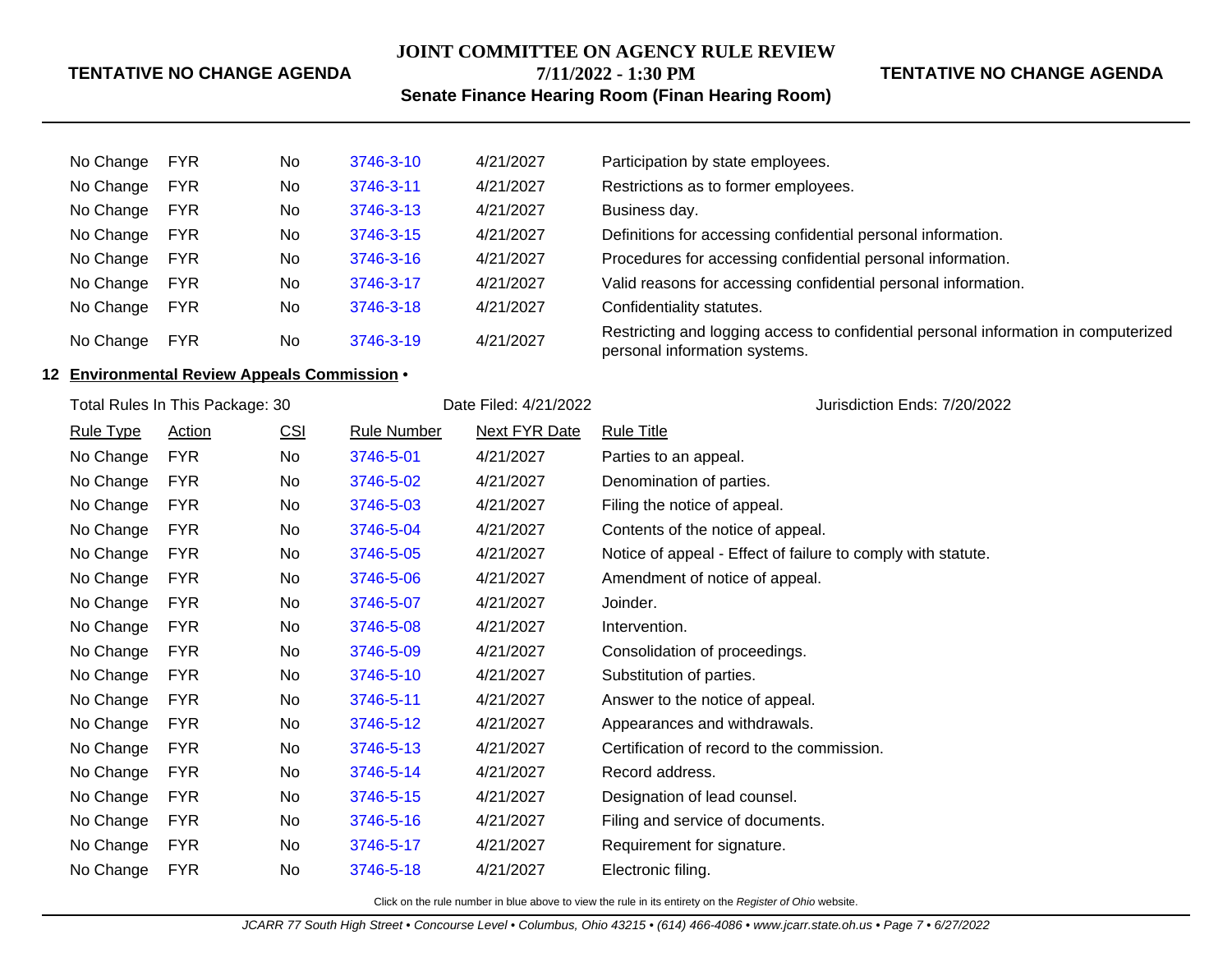# **JOINT COMMITTEE ON AGENCY RULE REVIEW 7/11/2022 - 1:30 PM**

# **TENTATIVE NO CHANGE AGENDA**

**Senate Finance Hearing Room (Finan Hearing Room)**

| No Change | <b>FYR</b> | <b>No</b> | 3746-5-19 | 4/21/2027 | Computation of time.                           |
|-----------|------------|-----------|-----------|-----------|------------------------------------------------|
| No Change | <b>FYR</b> | <b>No</b> | 3746-5-20 | 4/21/2027 | Extension of time for filings.                 |
| No Change | <b>FYR</b> | No        | 3746-5-21 | 4/21/2027 | Stays.                                         |
| No Change | <b>FYR</b> | <b>No</b> | 3746-5-22 | 4/21/2027 | Expedited stays.                               |
| No Change | <b>FYR</b> | <b>No</b> | 3746-5-23 | 4/21/2027 | Bonds.                                         |
| No Change | <b>FYR</b> | <b>No</b> | 3746-5-24 | 4/21/2027 | Prehearing conference.                         |
| No Change | <b>FYR</b> | <b>No</b> | 3746-5-25 | 4/21/2027 | Form of motions, memoranda, and other filings. |
| No Change | <b>FYR</b> | <b>No</b> | 3746-5-26 | 4/21/2027 | Motions.                                       |
| No Change | <b>FYR</b> | <b>No</b> | 3746-5-27 | 4/21/2027 | Format of briefs.                              |
| No Change | <b>FYR</b> | <b>No</b> | 3746-5-28 | 4/21/2027 | Issue briefing.                                |
| No Change | <b>FYR</b> | <b>No</b> | 3746-5-29 | 4/21/2027 | View of premises.                              |
| No Change | <b>FYR</b> | <b>No</b> | 3746-5-30 | 4/21/2027 | Dismissal of actions.                          |

#### **13 Environmental Review Appeals Commission** •

| Total Rules In This Package: 29 |               |            |                    | Date Filed: 5/9/2022 | Jurisdiction Ends: 8/7/2022                |  |
|---------------------------------|---------------|------------|--------------------|----------------------|--------------------------------------------|--|
| <b>Rule Type</b>                | <b>Action</b> | <u>CSI</u> | <b>Rule Number</b> | <b>Next FYR Date</b> | <b>Rule Title</b>                          |  |
| No Change                       | <b>FYR</b>    | No.        | 3746-5-01          | 4/21/2027            | Parties to an appeal.                      |  |
| No Change                       | <b>FYR</b>    | No         | 3746-5-02          | 4/21/2027            | Denomination of parties.                   |  |
| No Change                       | <b>FYR</b>    | No         | 3746-5-03          | 4/21/2027            | Filing the notice of appeal.               |  |
| No Change                       | <b>FYR</b>    | No         | 3746-5-04          | 4/21/2027            | Contents of the notice of appeal.          |  |
| No Change                       | <b>FYR</b>    | No         | 3746-5-06          | 4/21/2027            | Amendment of notice of appeal.             |  |
| No Change                       | <b>FYR</b>    | No         | 3746-5-07          | 4/21/2027            | Joinder.                                   |  |
| No Change                       | <b>FYR</b>    | No.        | 3746-5-08          | 4/21/2027            | Intervention.                              |  |
| No Change                       | <b>FYR</b>    | No         | 3746-5-09          | 4/21/2027            | Consolidation of proceedings.              |  |
| No Change                       | <b>FYR</b>    | No         | 3746-5-10          | 4/21/2027            | Substitution of parties.                   |  |
| No Change                       | <b>FYR</b>    | No         | 3746-5-11          | 4/21/2027            | Answer to the notice of appeal.            |  |
| No Change                       | <b>FYR</b>    | No         | 3746-5-12          | 4/21/2027            | Appearances and withdrawals.               |  |
| No Change                       | <b>FYR</b>    | No         | 3746-5-13          | 4/21/2027            | Certification of record to the commission. |  |
| No Change                       | <b>FYR</b>    | No         | 3746-5-14          | 4/21/2027            | Record address.                            |  |
| No Change                       | <b>FYR</b>    | No         | 3746-5-15          | 4/21/2027            | Designation of lead counsel.               |  |
| No Change                       | <b>FYR</b>    | No.        | 3746-5-16          | 4/21/2027            | Filing and service of documents.           |  |
|                                 |               |            |                    |                      |                                            |  |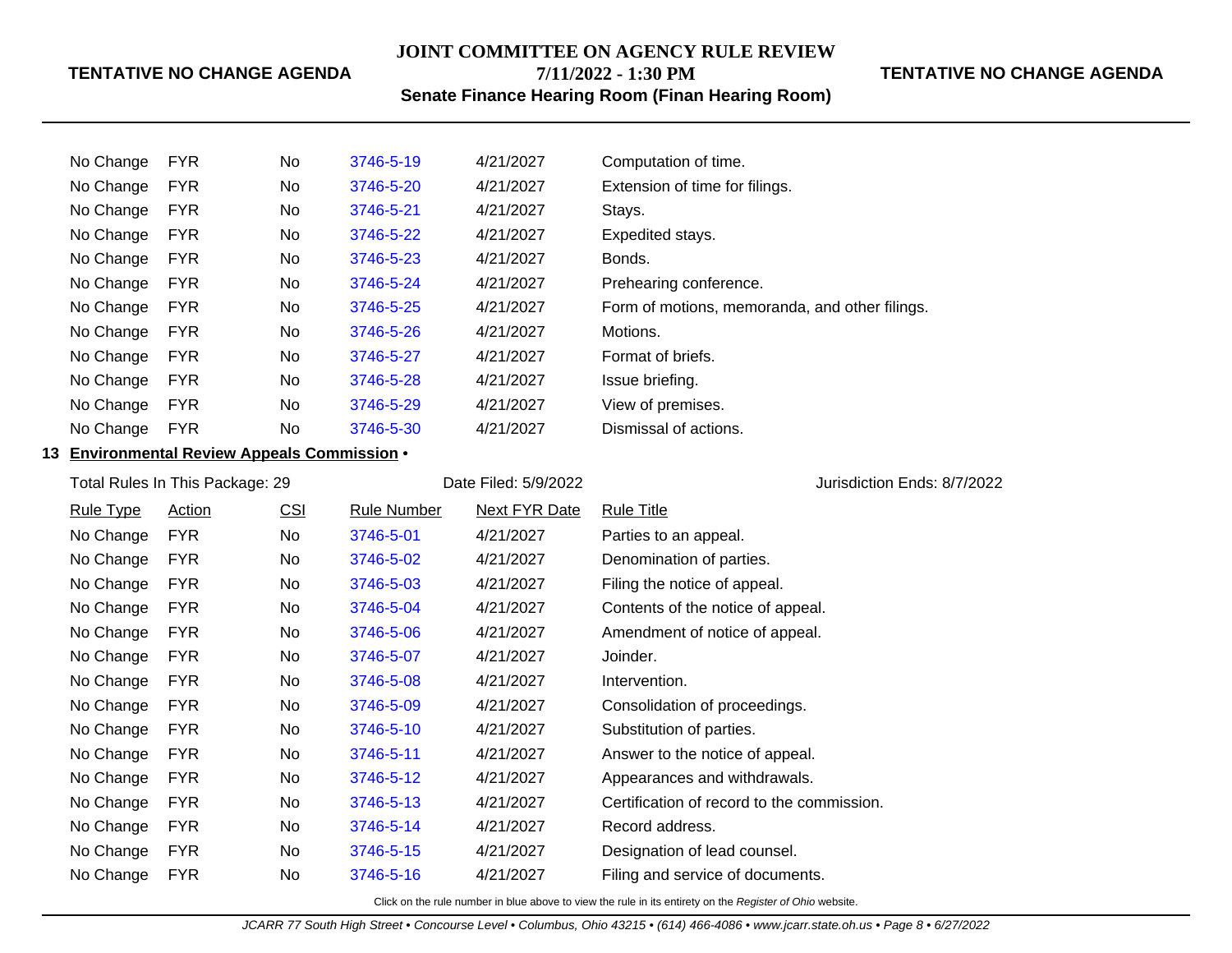# **JOINT COMMITTEE ON AGENCY RULE REVIEW 7/11/2022 - 1:30 PM**

# **TENTATIVE NO CHANGE AGENDA**

**Senate Finance Hearing Room (Finan Hearing Room)**

| <b>FYR</b><br>No Change | No. | 3746-5-17 | 4/21/2027 | Requirement for signature.                     |
|-------------------------|-----|-----------|-----------|------------------------------------------------|
| No Change<br><b>FYR</b> | No  | 3746-5-18 | 4/21/2027 | Electronic filing.                             |
| No Change<br><b>FYR</b> | No. | 3746-5-19 | 4/21/2027 | Computation of time.                           |
| No Change<br><b>FYR</b> | No. | 3746-5-20 | 4/21/2027 | Extension of time for filings.                 |
| <b>FYR</b><br>No Change | No. | 3746-5-21 | 4/21/2027 | Stays.                                         |
| No Change<br><b>FYR</b> | No. | 3746-5-22 | 4/21/2027 | Expedited stays.                               |
| No Change<br><b>FYR</b> | No  | 3746-5-23 | 4/21/2027 | Bonds.                                         |
| <b>FYR</b><br>No Change | No  | 3746-5-24 | 4/21/2027 | Prehearing conference.                         |
| No Change<br><b>FYR</b> | No. | 3746-5-25 | 4/21/2027 | Form of motions, memoranda, and other filings. |
| No Change<br><b>FYR</b> | No. | 3746-5-26 | 4/21/2027 | Motions.                                       |
| <b>FYR</b><br>No Change | No  | 3746-5-27 | 4/21/2027 | Format of briefs.                              |
| No Change<br><b>FYR</b> | No  | 3746-5-28 | 4/21/2027 | Issue briefing.                                |
| <b>FYR</b><br>No Change | No  | 3746-5-29 | 4/21/2027 | View of premises.                              |
| <b>FYR</b><br>No Change | No  | 3746-5-30 | 4/21/2027 | Dismissal of actions.                          |

## **14 Environmental Review Appeals Commission** •

| Total Rules In This Package: 16 |               |            |             | Date Filed: 5/9/2022 | Jurisdiction Ends: 8/7/2022                                  |
|---------------------------------|---------------|------------|-------------|----------------------|--------------------------------------------------------------|
| <b>Rule Type</b>                | <b>Action</b> | <u>CSI</u> | Rule Number | <b>Next FYR Date</b> | Rule Title                                                   |
| No Change                       | FYR.          | No.        | 3746-1-01   | 4/21/2027            | Definitions: General.                                        |
| No Change                       | FYR.          | No         | 3746-3-01   | 4/21/2027            | Power of the commission to issue rules: procedure.           |
| No Change                       | <b>FYR</b>    | No         | 3746-3-02   | 4/21/2027            | Regulations; scope.                                          |
| No Change                       | <b>FYR</b>    | No         | 3746-3-03   | 4/21/2027            | Quorum.                                                      |
| No Change                       | FYR.          | No         | 3746-3-04   | 4/21/2027            | Case file.                                                   |
| No Change                       | <b>FYR</b>    | No         | 3746-3-05   | 4/21/2027            | Registry.                                                    |
| No Change                       | FYR.          | No         | 3746-3-06   | 4/21/2027            | Trade secrets.                                               |
| No Change                       | <b>FYR</b>    | No         | 3746-3-07   | 4/21/2027            | The secretary to the commission: duties.                     |
| No Change                       | <b>FYR</b>    | <b>No</b>  | 3746-3-10   | 4/21/2027            | Participation by state employees.                            |
| No Change                       | <b>FYR</b>    | No         | 3746-3-11   | 4/21/2027            | Restrictions as to former employees.                         |
| No Change                       | <b>FYR</b>    | <b>No</b>  | 3746-3-13   | 4/21/2027            | Business day.                                                |
| No Change                       | FYR.          | No         | 3746-3-15   | 4/21/2027            | Definitions for accessing confidential personal information. |
| No Change                       | <b>FYR</b>    | No.        | 3746-3-16   | 4/21/2027            | Procedures for accessing confidential personal information.  |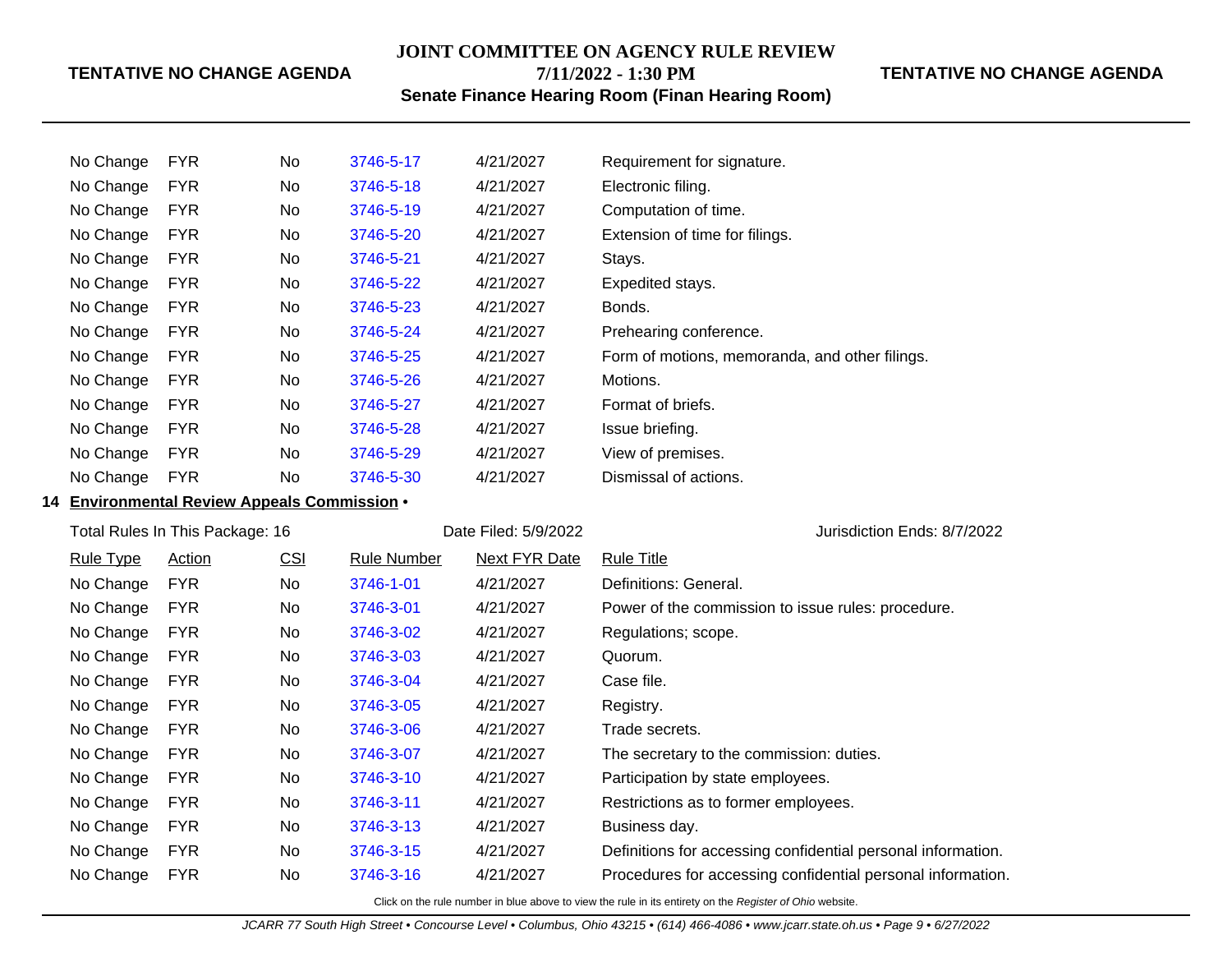# **JOINT COMMITTEE ON AGENCY RULE REVIEW**

### **TENTATIVE NO CHANGE AGENDA**

**7/11/2022 - 1:30 PM Senate Finance Hearing Room (Finan Hearing Room)** **TENTATIVE NO CHANGE AGENDA**

|                                | No Change        | <b>FYR</b>                             | No                    | 3746-3-17                    | 4/21/2027             | Valid reasons for accessing confidential personal information.                                                                                                                      |
|--------------------------------|------------------|----------------------------------------|-----------------------|------------------------------|-----------------------|-------------------------------------------------------------------------------------------------------------------------------------------------------------------------------------|
|                                | No Change        | <b>FYR</b>                             | No                    | 3746-3-18                    | 4/21/2027             | Confidentiality statutes.                                                                                                                                                           |
|                                | No Change        | <b>FYR</b>                             | <b>No</b>             | 3746-3-19                    | 4/21/2027             | Restricting and logging access to confidential personal information in computerized<br>personal information systems.                                                                |
|                                |                  | 15 Office of Budget and Management .   |                       |                              |                       |                                                                                                                                                                                     |
|                                |                  | Total Rules In This Package: 2         |                       |                              | Date Filed: 5/12/2022 | Jurisdiction Ends: 8/10/2022                                                                                                                                                        |
|                                | <b>Rule Type</b> | Action                                 | <b>CSI</b>            | <b>Rule Number</b>           | <b>Next FYR Date</b>  | <b>Rule Title</b>                                                                                                                                                                   |
|                                | No Change        | <b>FYR</b>                             | No                    | $126 - 1 - 03$               | 5/11/2027             | Reimbursement of interviewing and relocation expenses.                                                                                                                              |
|                                | No Change        | <b>FYR</b>                             | No                    | 126-5-01                     | 5/11/2027             | Solvency assistance fund.                                                                                                                                                           |
|                                |                  | 16 Ohio Ethics Commission .            |                       |                              |                       |                                                                                                                                                                                     |
| Total Rules In This Package: 9 |                  |                                        |                       |                              | Date Filed: 4/13/2022 | Jurisdiction Ends: 7/12/2022                                                                                                                                                        |
|                                | <b>Rule Type</b> | Action                                 | <b>CSI</b>            | <b>Rule Number</b>           | Next FYR Date         | <b>Rule Title</b>                                                                                                                                                                   |
|                                | No Change        | <b>FYR</b>                             | No                    | 102-3-04                     | 3/30/2027             | Advisory processes; telephone and electronic mail guidance.                                                                                                                         |
|                                | No Change        | <b>FYR</b>                             | No                    | 102-3-06                     | 3/30/2027             | Advisory processes; availability and distribution.                                                                                                                                  |
|                                | No Change        | <b>FYR</b>                             | No                    | 102-3-08                     | 3/30/2027             | Travel expenses paid or reimbursed by non-agency sources for travel to conferences,<br>seminars, or similar events.                                                                 |
|                                | No Change        | <b>FYR</b>                             | No                    | 102-5-03                     | 3/30/2027             | Financial disclosure filing requirement; persons of equivalent rank to directors, assistant<br>directors, deputy directors, or division chiefs of state administrative departments. |
|                                | No Change        | <b>FYR</b>                             | No                    | 102-5-06                     | 3/30/2027             | Financial disclosure filing requirement; public officials subject to multiple filing<br>requirements; voluntary filers.                                                             |
|                                | No Change        | <b>FYR</b>                             | No                    | 102-5-07                     | 3/30/2027             | Review of filed statements to determine completeness.                                                                                                                               |
|                                | No Change        | <b>FYR</b>                             | No                    | $102 - 5 - 13$               | 3/30/2027             | Financial disclosure statement complaints.                                                                                                                                          |
|                                | No Change        | <b>FYR</b>                             | <b>No</b>             | $102 - 7 - 03$               | 3/30/2027             | Investigative committee.                                                                                                                                                            |
|                                | No Change        | <b>FYR</b>                             | No                    | 102-9-09                     | 3/30/2027             | Hearing examiners.                                                                                                                                                                  |
|                                |                  | 17 Ohio Police and Fire Pension Fund . |                       |                              |                       |                                                                                                                                                                                     |
| Total Rules In This Package: 7 |                  |                                        | Date Filed: 4/18/2022 | Jurisdiction Ends: 7/17/2022 |                       |                                                                                                                                                                                     |
|                                | <b>Rule Type</b> | Action                                 | <b>CSI</b>            | <b>Rule Number</b>           | <b>Next FYR Date</b>  | <b>Rule Title</b>                                                                                                                                                                   |
|                                | No Change        | <b>FYR</b>                             | No                    | 742-1-02                     | 4/18/2027             | Member minimum medical testing and diagnostic procedures.                                                                                                                           |
|                                | No Change        | <b>FYR</b>                             | No                    | 742-3-05                     | 4/18/2027             | Disability benefits procedure.                                                                                                                                                      |
|                                |                  |                                        |                       |                              |                       |                                                                                                                                                                                     |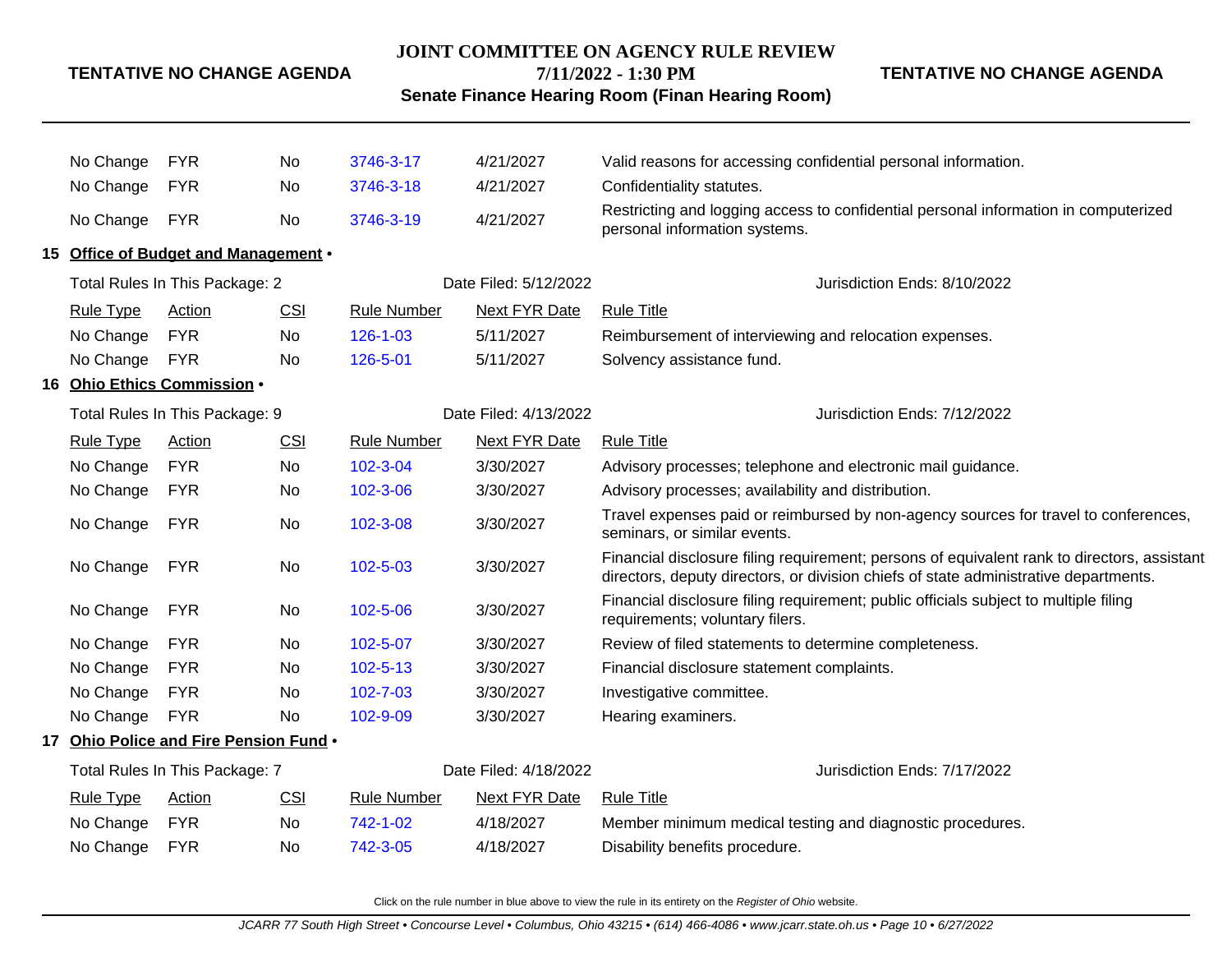# **JOINT COMMITTEE ON AGENCY RULE REVIEW 7/11/2022 - 1:30 PM**

**TENTATIVE NO CHANGE AGENDA**

# **Senate Finance Hearing Room (Finan Hearing Room)**

| No Change        | <b>FYR</b>                                         | No.        | 742-3-09                                                                  | 4/18/2027             | Subsequent public employment of individuals retired under one of the Ohio public<br>retirement systems.  |
|------------------|----------------------------------------------------|------------|---------------------------------------------------------------------------|-----------------------|----------------------------------------------------------------------------------------------------------|
| No Change        | <b>FYR</b>                                         | No         | 742-3-29                                                                  | 4/18/2027             | Mandatory direct deposit.                                                                                |
| No Change        | <b>FYR</b>                                         | No         | 742-4-09                                                                  | 4/18/2027             | Calculation of interest.                                                                                 |
| No Change        | <b>FYR</b>                                         | No         | 742-7-09                                                                  | 4/18/2027             | Payment of medicare part "B" premium; treatment of medicare part "B" payment.                            |
| No Change        | <b>FYR</b>                                         | No         | 742-9-15                                                                  | 4/18/2027             | Calculation of penalties/interest.                                                                       |
|                  | 18 Public Utilities Commission of Ohio . Utilities |            |                                                                           |                       |                                                                                                          |
|                  | Total Rules In This Package: 2                     |            |                                                                           | Date Filed: 5/2/2022  | Jurisdiction Ends: 7/31/2022                                                                             |
| <b>Rule Type</b> | Action                                             | <b>CSI</b> | <b>Rule Number</b>                                                        | <b>Next FYR Date</b>  | <b>Rule Title</b>                                                                                        |
| No Change        | <b>FYR</b>                                         | Yes        | 4901:1-22-11                                                              | 5/2/2027              | Backup electricity supply.                                                                               |
| No Change        | <b>FYR</b>                                         | Yes        | 4901:1-22-13                                                              | 5/2/2027              | Exceptions.                                                                                              |
|                  |                                                    |            | 19 State Board of Registration for Professional Engineers and Surveyors . |                       |                                                                                                          |
|                  | Total Rules In This Package: 46                    |            |                                                                           | Date Filed: 4/25/2022 | Jurisdiction Ends: 7/24/2022                                                                             |
| <b>Rule Type</b> | Action                                             | CSI        | <b>Rule Number</b>                                                        | <b>Next FYR Date</b>  | <b>Rule Title</b>                                                                                        |
| No Change        | <b>FYR</b>                                         | Yes        | 4733-1-01                                                                 | 4/25/2027             | Notice for change of rule.                                                                               |
| No Change        | <b>FYR</b>                                         | Yes        | 4733-1-02                                                                 | 4/25/2027             | Name.                                                                                                    |
| No Change        | <b>FYR</b>                                         | Yes        | 4733-1-03                                                                 | 4/25/2027             | Headquarters.                                                                                            |
| No Change        | <b>FYR</b>                                         | Yes        | 4733-1-04                                                                 | 4/25/2027             | Board seal.                                                                                              |
| No Change        | <b>FYR</b>                                         | Yes        | 4733-3-01                                                                 | 4/25/2027             | The chairperson.                                                                                         |
| No Change        | <b>FYR</b>                                         | Yes        | 4733-3-02                                                                 | 4/25/2027             | The vice-chairperson.                                                                                    |
| No Change        | <b>FYR</b>                                         | Yes        | 4733-3-03                                                                 | 4/25/2027             | The secretary.                                                                                           |
| No Change        | <b>FYR</b>                                         | Yes        | 4733-3-04                                                                 | 4/25/2027             | The executive director.                                                                                  |
| No Change        | <b>FYR</b>                                         | Yes        | 4733-3-05                                                                 | 4/25/2027             | Vacancies.                                                                                               |
| No Change        | <b>FYR</b>                                         | Yes        | 4733-9-02                                                                 | 4/25/2027             | Acceptable engineering experience defined.                                                               |
| No Change        | <b>FYR</b>                                         | Yes        | 4733-9-05                                                                 | 4/25/2027             | Compliance with examination policies and procedures.                                                     |
| No Change        | <b>FYR</b>                                         | Yes        | 4733-9-06                                                                 | 4/25/2027             | Noncompliant conduct in association with examinations.                                                   |
| No Change        | <b>FYR</b>                                         | Yes        | 4733-9-07                                                                 | 4/25/2027             | Consequences of noncompliant conduct with examination policies and procedures.                           |
| No Change        | <b>FYR</b>                                         | Yes        | 4733-9-08                                                                 | 4/25/2027             | Comity applications for noncompliant examinees.                                                          |
| No Change        | <b>FYR</b>                                         | Yes        | 4733-17-01                                                                | 4/25/2027             | Form of application.                                                                                     |
| No Change        | <b>FYR</b>                                         | Yes        | 4733-19-01                                                                | 4/25/2027             | Application, examination, registration and renewal fees.                                                 |
|                  |                                                    |            |                                                                           |                       | Click on the rule number in blue above to view the rule in its entirety on the Register of Ohio website. |

JCARR 77 South High Street • Concourse Level • Columbus, Ohio 43215 • (614) 466-4086 • www.jcarr.state.oh.us • Page 11 • 6/27/2022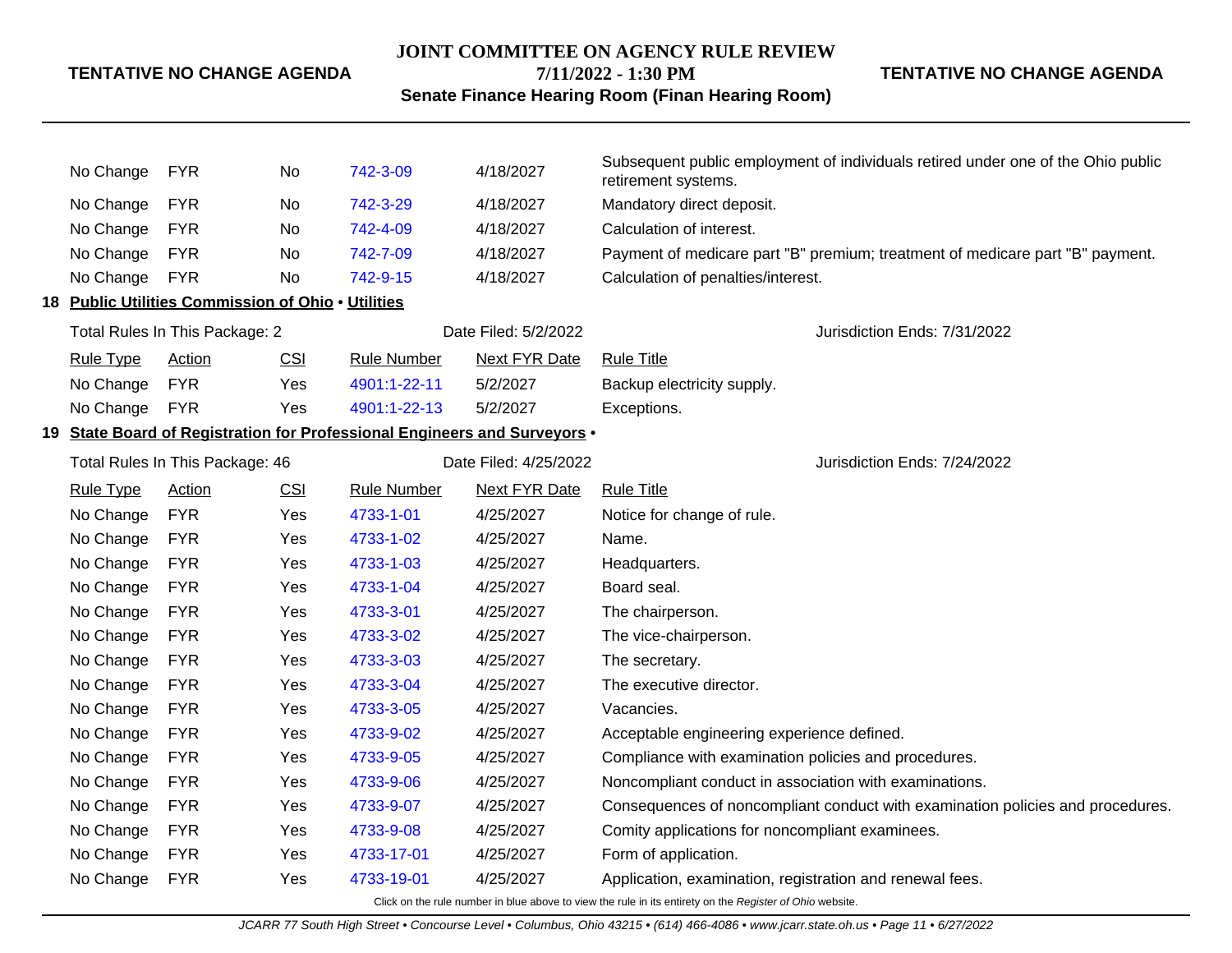#### **JOINT COMMITTEE ON AGENCY RULE REVIEW**

**7/11/2022 - 1:30 PM**

# **TENTATIVE NO CHANGE AGENDA**

**Senate Finance Hearing Room (Finan Hearing Room)**

| No Change                                                                                                | <b>FYR</b> | Yes | 4733-20-01 | 4/25/2027 | Voluntary certificate ceremony.                                                                                      |  |  |
|----------------------------------------------------------------------------------------------------------|------------|-----|------------|-----------|----------------------------------------------------------------------------------------------------------------------|--|--|
| No Change                                                                                                | <b>FYR</b> | Yes | 4733-21-01 | 4/25/2027 | Certificate of registration.                                                                                         |  |  |
| No Change                                                                                                | <b>FYR</b> | Yes | 4733-23-01 | 4/25/2027 | Registrant's seal.                                                                                                   |  |  |
| No Change                                                                                                | <b>FYR</b> | Yes | 4733-31-01 | 4/25/2027 | Surveying defined.                                                                                                   |  |  |
| No Change                                                                                                | <b>FYR</b> | Yes | 4733-35-01 | 4/25/2027 | Preamble.                                                                                                            |  |  |
| No Change                                                                                                | <b>FYR</b> | Yes | 4733-35-02 | 4/25/2027 | Integrity.                                                                                                           |  |  |
| No Change                                                                                                | <b>FYR</b> | Yes | 4733-35-03 | 4/25/2027 | Responsibility to the public.                                                                                        |  |  |
| No Change                                                                                                | <b>FYR</b> | Yes | 4733-35-04 | 4/25/2027 | Public statements and certifications.                                                                                |  |  |
| No Change                                                                                                | <b>FYR</b> | Yes | 4733-35-05 | 4/25/2027 | Conflict of interest.                                                                                                |  |  |
| No Change                                                                                                | <b>FYR</b> | Yes | 4733-35-06 | 4/25/2027 | Solicitation of employment.                                                                                          |  |  |
| No Change                                                                                                | <b>FYR</b> | Yes | 4733-35-07 | 4/25/2027 | Improper conduct.                                                                                                    |  |  |
| No Change                                                                                                | <b>FYR</b> | Yes | 4733-35-08 | 4/25/2027 | Other jurisdiction.                                                                                                  |  |  |
| No Change                                                                                                | <b>FYR</b> | Yes | 4733-35-09 | 4/25/2027 | Records.                                                                                                             |  |  |
| No Change                                                                                                | <b>FYR</b> | Yes | 4733-37-02 | 4/25/2027 | Research and investigation.                                                                                          |  |  |
| No Change                                                                                                | <b>FYR</b> | Yes | 4733-37-06 | 4/25/2027 | Descriptions.                                                                                                        |  |  |
| No Change                                                                                                | <b>FYR</b> | Yes | 4733-37-07 | 4/25/2027 | Subdivisions.                                                                                                        |  |  |
| No Change                                                                                                | <b>FYR</b> | Yes | 4733-38-01 | 4/25/2027 | Preamble.                                                                                                            |  |  |
| No Change                                                                                                | <b>FYR</b> | Yes | 4733-38-02 | 4/25/2027 | Research and investigation.                                                                                          |  |  |
| No Change                                                                                                | <b>FYR</b> | Yes | 4733-38-03 | 4/25/2027 | Monumentation.                                                                                                       |  |  |
| No Change                                                                                                | <b>FYR</b> | Yes | 4733-38-04 | 4/25/2027 | Measurement specifications.                                                                                          |  |  |
| No Change                                                                                                | <b>FYR</b> | Yes | 4733-38-05 | 4/25/2027 | Mortgage location survey plat.                                                                                       |  |  |
| No Change                                                                                                | <b>FYR</b> | Yes | 4733-39-01 | 4/25/2027 | Preamble.                                                                                                            |  |  |
| No Change                                                                                                | <b>FYR</b> | Yes | 4733-39-02 | 4/25/2027 | Definitions.                                                                                                         |  |  |
| No Change                                                                                                | <b>FYR</b> | Yes | 4733-39-06 | 4/25/2027 | Fees.                                                                                                                |  |  |
| No Change                                                                                                | <b>FYR</b> | Yes | 4733-39-07 | 4/25/2027 | Exemptions.                                                                                                          |  |  |
| No Change                                                                                                | <b>FYR</b> | Yes | 4733-40-01 | 4/25/2027 | Definitions in accordance with section 1347.15 of the Revised Code.                                                  |  |  |
| No Change                                                                                                | <b>FYR</b> | Yes | 4733-40-02 | 4/25/2027 | Procedures for accessing confidential personal information.                                                          |  |  |
| No Change                                                                                                | <b>FYR</b> | Yes | 4733-40-03 | 4/25/2027 | Valid reasons for accessing confidential information.                                                                |  |  |
| No Change                                                                                                | <b>FYR</b> | Yes | 4733-40-04 | 4/25/2027 | Confidentiality statements.                                                                                          |  |  |
| No Change                                                                                                | <b>FYR</b> | Yes | 4733-40-05 | 4/25/2027 | Restricting and logging access to confidential personal information in computerized<br>personal information systems. |  |  |
| Click on the rule number in blue above to view the rule in its entirety on the Register of Ohio website. |            |     |            |           |                                                                                                                      |  |  |

JCARR 77 South High Street • Concourse Level • Columbus, Ohio 43215 • (614) 466-4086 • www.jcarr.state.oh.us • Page 12 • 6/27/2022